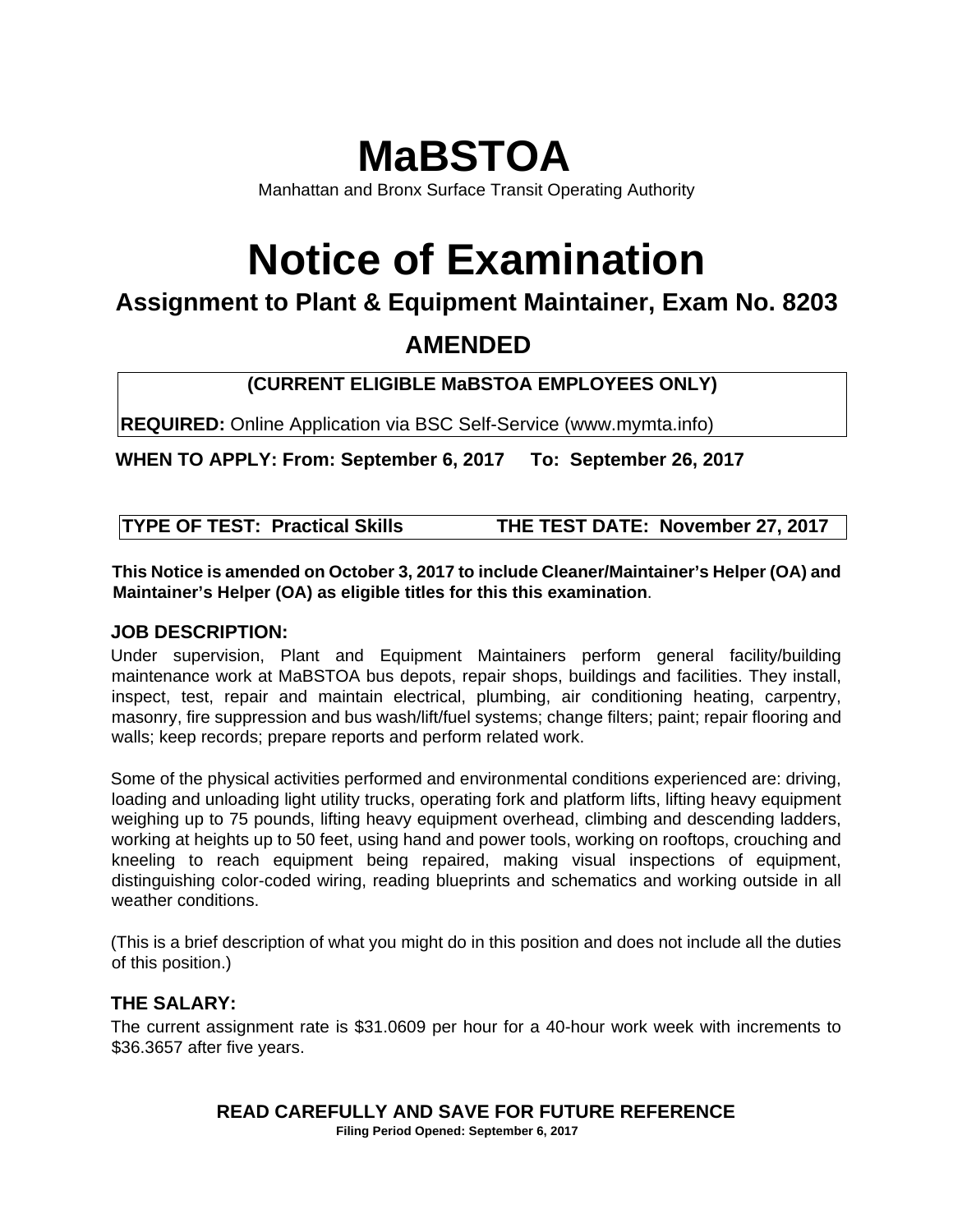**ELIGIBILITY TO TAKE EXAMINATION:** This examination is open to each employee of MaBSTOA who on the first date of the practical test:

- 1. is permanently employed in the title of Cleaner Maintainers' Helper, Maintainer's Helper, Bus Maintainer (Body), Bus Maintainer (Chassis) and Maintainer (Plant & Equipment) in any specialty; and
- 2. is not otherwise ineligible.

#### **This examination is not open to employees of New York City Transit or employees of other MTA agencies.**

**PROOF OF IDENTIFICATION:** At the time of the practical exam, you must present your employee ID.

#### **REQUIREMENTS TO BE ASSIGNED:**

**Driver License Requirement:** At the time of assignment to Plant & Equipment Maintainer, you must possess a Class B Commercial Driver License valid in the State of New York with a passenger endorsement and no restrictions. This license must be maintained for the duration of your employment in this title.

**Drug Screening Requirement:** You must pass a drug screening to be assigned.

#### **HOW TO OBTAIN AND SUBMIT APPLICATIONS:**

**Electronic Applications:** Apply using the "BSC" Self-Service portal at http://www.mymta.info by **Tuesday, September 26, 2017**, the last day of the application period.

#### **ADMISSION LETTER:**

An *Admission Letter* will be mailed to you about 10 days before the start date of the practical skills test. If you do not receive an *Admission Letter* at least 4 days before the test date, you may obtain a duplicate letter at the MTA Exam Information Center located in the lobby of 180 Livingston Street, Brooklyn, NY 11201, Mondays through Fridays, 9 AM to 3 PM. A paper copy of the *Admission Letter* is your ticket for admission to the test.

Employees **must** keep their official mailing address **up to date**. Only the address on file with the MTA Business Service Center will be used to mail correspondence, including the Admission Letter.

#### **THE TEST:**

The practical test may require you to perform tasks that demonstrate your knowledge of the operation, maintenance, repair or construction of electrical, plumbing, air conditioning, heating carpentry and masonry systems or components and knowledge of safe work practices. A score of 70 is required to pass. Seniority scores will be factored only for those candidates who pass the practical test. Seniority will determine 100% of the final score. Ties resulting from identical scores will be broken in an equitable manner to be determined by the NYC Transit Personnel Testing, Selection & Classification Unit.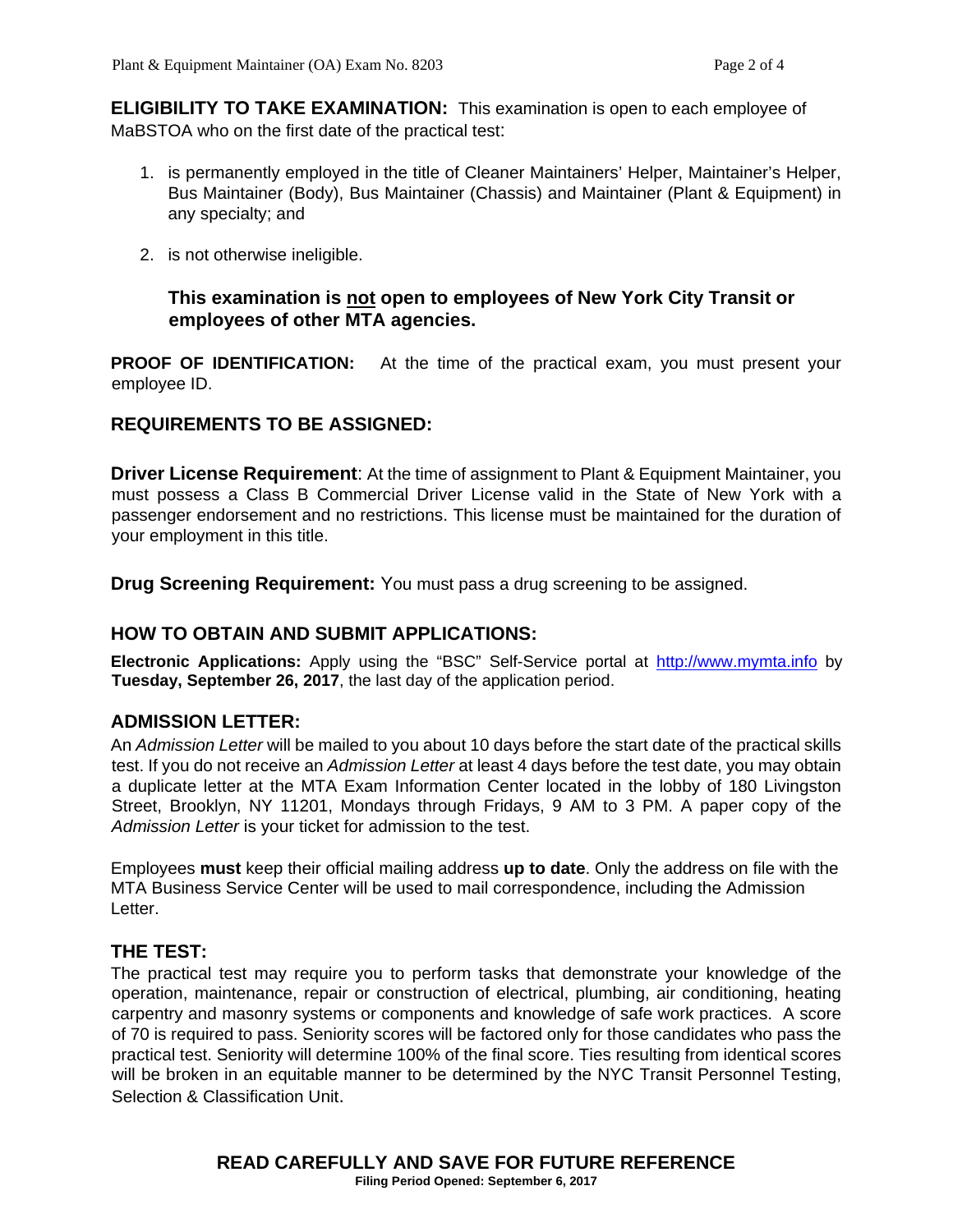#### **THE TEST RESULTS:**

If you pass the practical exam and are marked eligible, your name will be placed in final score order on an eligible list and you will be given a list number. You will be notified by mail of your test results. If you meet all requirements and conditions, you will be considered for promotion when your name is reached on the eligible list.

#### **TEST ADMINISTRATION GUIDELINES:**

**Warning:** You are not permitted to enter the test site with cellular phones, beepers, pagers, cameras, portable media players, or other electronic devices. Calculators are permitted: however, they must be hand-held, battery or solar powered numeric only.

Calculators with functions **other than** addition, subtraction, multiplication and division are prohibited. Electronic devices with an alphabetic keyboard or with word processing or data recording capabilities such as planners, organizers, etc. **are prohibited**.

#### **SPECIAL ARRANGEMENTS:**

**Late Filing:** Consult with your department's Human Resources Representative to determine the procedure for filing a late application if you meet one of the following conditions:

- 1. You are absent from work for least one half of the application period and are unable to apply for reasons such as vacation, sick leave or military duty; or
- 2. You become eligible after the above application period but on or before the first date of the practical test.

#### **Make-up Test:**

You may apply for a make-up test if you cannot take the test on the regular test date for any of the following reasons:

- 1. Compulsory attendance before a public body;
- 2. On-the-job injury or illness;
- 3. Absence for one week following the death of spouse, domestic partner, parent, sibling, child or child of a domestic partner;
- 4. Absence due to ordered military duty;
- 5. A clear error for which MTA NYC Transit is responsible; or
- 6. A temporary disability, pregnancy-related, or child-birth-related condition preventing you from taking the test.

To request a make-up test, mail your request and your documentation of special circumstance to the address found in the "Correspondence Section" below within 60 days of your scheduled test date or make the request within 60 days of restoration to your position after performing ordered military duty.